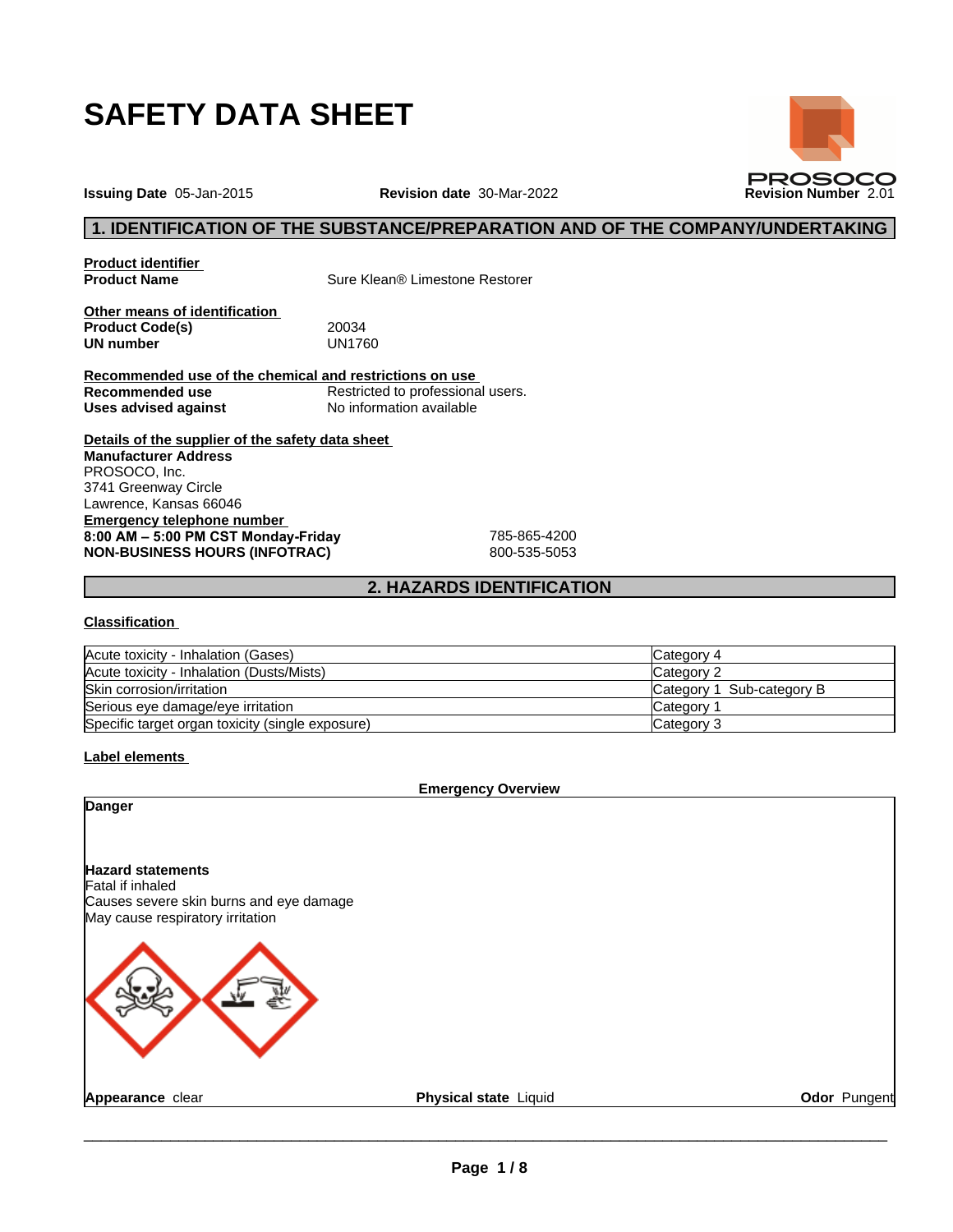## **Precautionary Statements - Prevention**

Use only outdoors or in a well-ventilated area Do not breathe dust/fume/gas/mist/vapors/spray Wear respiratory protection Wash face, hands and any exposed skin thoroughly after handling Wear protective gloves/protective clothing/eye protection/face protection

## **Precautionary Statements - Response**

Immediately call a POISON CENTER or doctor/physician IF IN EYES: Rinse cautiously with water for several minutes. Remove contact lenses, if present and easy to do. Continue rinsing Immediately call a POISON CENTER or doctor/physician IF ON SKIN (or hair): Remove/Take off immediately all contaminated clothing. Rinse skin with water/shower Wash contaminated clothing before reuse IF INHALED: Remove victim to fresh air and keep at rest in a position comfortable for breathing Call a POISON CENTER or doctor/physician if you feel unwell Immediately call a POISON CENTER or doctor/physician IF SWALLOWED: Rinse mouth. DO NOT induce vomiting

 $\_$  ,  $\_$  ,  $\_$  ,  $\_$  ,  $\_$  ,  $\_$  ,  $\_$  ,  $\_$  ,  $\_$  ,  $\_$  ,  $\_$  ,  $\_$  ,  $\_$  ,  $\_$  ,  $\_$  ,  $\_$  ,  $\_$  ,  $\_$  ,  $\_$  ,  $\_$  ,  $\_$  ,  $\_$  ,  $\_$  ,  $\_$  ,  $\_$  ,  $\_$  ,  $\_$  ,  $\_$  ,  $\_$  ,  $\_$  ,  $\_$  ,  $\_$  ,  $\_$  ,  $\_$  ,  $\_$  ,  $\_$  ,  $\_$  ,

## **Precautionary Statements - Storage**

Store in a well-ventilated place. Keep container tightly closed Store locked up

#### **Precautionary Statements - Disposal**

Dispose of contents/container to an approved waste disposal plant

## **Hazards not otherwise classified (HNOC)**

**Other information**

• May be harmful if swallowed

# **3. COMPOSITION/INFORMATION ON INGREDIENTS**

| Chemical name     | CAS No.   | Weight-%   | <b>Trade Secret</b> |
|-------------------|-----------|------------|---------------------|
| Water             | 7732-18-5 | $60 - 100$ |                     |
| Hydrogen Chloride | 7647-01-0 | $10 - 30$  |                     |
| Glvcolic Acid     | 79-14-1   | 10<br>ה ה  |                     |

\* The exact percentage (concentration) of composition has been withheld as a trade secret.

# **4. FIRST AID MEASURES**

## **Description of first aid measures**

| <b>General advice</b> | Immediate medical attention is required.                                                                                                                                                                 |
|-----------------------|----------------------------------------------------------------------------------------------------------------------------------------------------------------------------------------------------------|
| Eye contact           | Immediate medical attention is required. Rinse immediately with plenty of water, also under<br>the eyelids, for at least 15 minutes. Keep eye wide open while rinsing. Do not rub affected<br>area.      |
| <b>Skin Contact</b>   | Immediate medical attention is required. Wash off immediately with plenty of water while<br>removing contaminated clothing and shoes.                                                                    |
| <b>Inhalation</b>     | Remove to fresh air. Call a physician or poison control center immediately. If not breathing,<br>give artificial respiration. If breathing is difficult, give oxygen.                                    |
| Ingestion             | Call a physician or poison control center immediately. Do NOT induce vomiting. Clean<br>mouth with water and drink afterwards plenty of water. Never give anything by mouth to an<br>unconscious person. |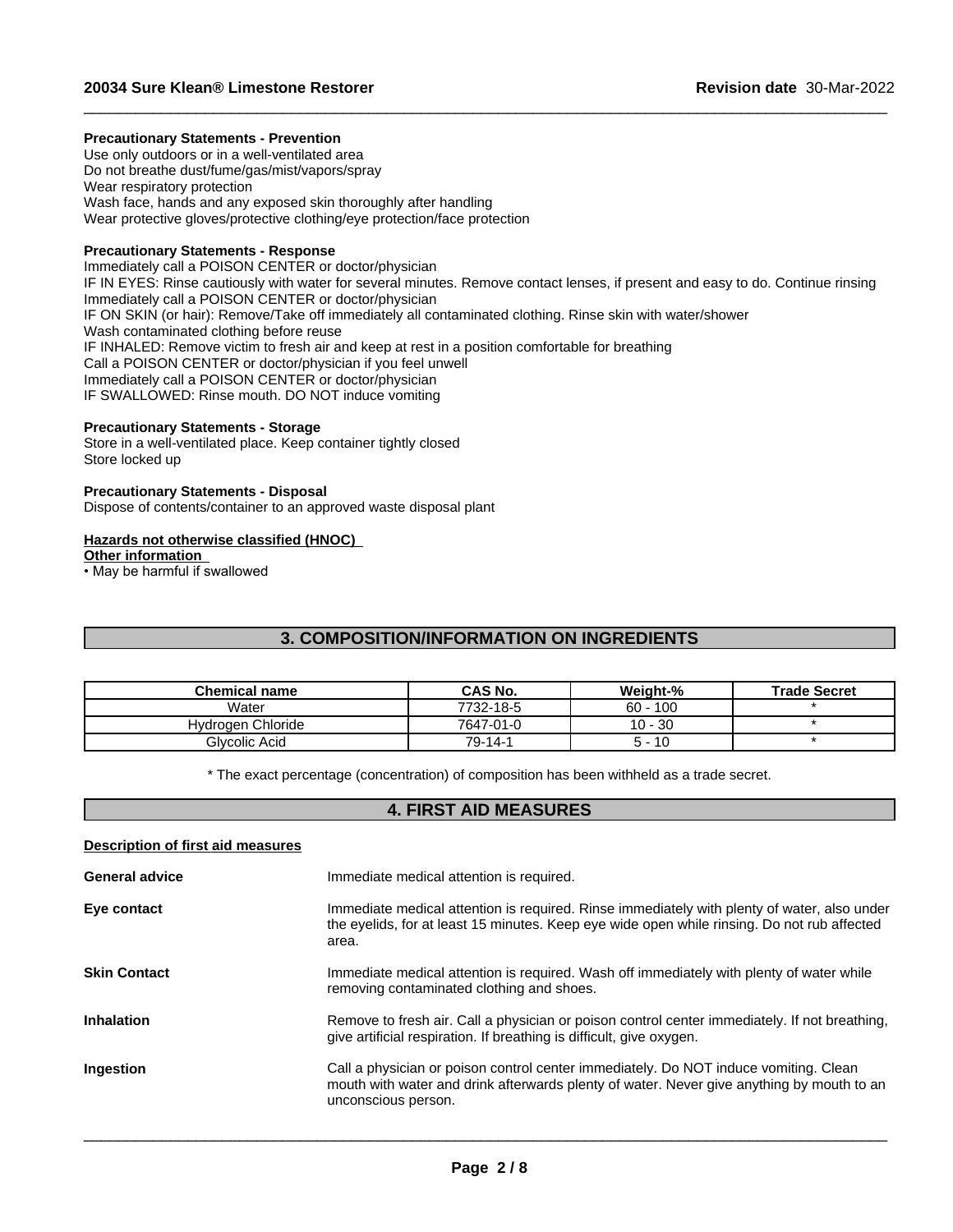**Self-protection of the first aider** Use personal protective equipment as required. Avoid contact with skin, eyes or clothing.

 $\_$  ,  $\_$  ,  $\_$  ,  $\_$  ,  $\_$  ,  $\_$  ,  $\_$  ,  $\_$  ,  $\_$  ,  $\_$  ,  $\_$  ,  $\_$  ,  $\_$  ,  $\_$  ,  $\_$  ,  $\_$  ,  $\_$  ,  $\_$  ,  $\_$  ,  $\_$  ,  $\_$  ,  $\_$  ,  $\_$  ,  $\_$  ,  $\_$  ,  $\_$  ,  $\_$  ,  $\_$  ,  $\_$  ,  $\_$  ,  $\_$  ,  $\_$  ,  $\_$  ,  $\_$  ,  $\_$  ,  $\_$  ,  $\_$  ,

#### **Most important symptoms and effects, both acute and delayed**

**Symptoms** The product causes burns of eyes, skin and mucous membranes.

#### **Indication of any immediate medical attention and special treatment needed**

**Note to physicians** Product is a corrosive material. Use of gastric lavage or emesis is contraindicated. Possible perforation of stomach or esophagus should be investigated. Do not give chemical antidotes. Asphyxia from glottal edema may occur. Marked decrease in blood pressure may occur with moist rales, frothy sputum, and high pulse pressure. Treat symptomatically.

# **5. FIRE-FIGHTING MEASURES**

#### **Suitable Extinguishing Media**

Use extinguishing measures that are appropriate to local circumstances and the surrounding environment.

**Unsuitable Extinguishing Media** Caution: Use of water spray when fighting fire may be inefficient.

#### **Specific hazards arising from the chemical**

The product causes burns of eyes, skin and mucous membranes. Thermal decomposition can lead to release of irritating and toxic gases and vapors.

#### **Protective equipment and precautions for firefighters**

As in any fire, wear self-contained breathing apparatus pressure-demand, MSHA/NIOSH (approved or equivalent) and full protective gear.

# **6. ACCIDENTAL RELEASE MEASURES**

## **Personal precautions, protective equipment and emergency procedures**

| <b>Personal precautions</b> | Use personal protective equipment as required. Avoid contact with skin, eyes and inhalation |
|-----------------------------|---------------------------------------------------------------------------------------------|
|                             | of vapors. Evacuate personnel to safe areas. Keep people away from and upwind of            |
|                             | spill/leak.                                                                                 |
|                             |                                                                                             |

**Environmental precautions**

**Environmental precautions** Should not be released into the environment. Prevent product from entering drains. Prevent further leakage or spillage if safe to do so. See Section 12 for additional ecological information.

#### **Methods and material for containment and cleaning up**

| <b>Methods for containment</b> | Prevent further leakage or spillage if safe to do so. Dike far ahead of liquid spill for later<br>disposal.                                   |
|--------------------------------|-----------------------------------------------------------------------------------------------------------------------------------------------|
| Methods for cleaning up        | Dam up. Soak up with inert absorbent material. Pick up and transfer to properly labeled<br>containers. Clean contaminated surface thoroughly. |

# **7. HANDLING AND STORAGE**

|                                                              | <b>1. HANDLING AND STORAGE</b>                                                                                                                                         |
|--------------------------------------------------------------|------------------------------------------------------------------------------------------------------------------------------------------------------------------------|
| <b>Precautions for safe handling</b>                         |                                                                                                                                                                        |
| Advice on safe handling                                      | Use personal protective equipment as required. Avoid contact with skin, eyes or clothing. In<br>case of insufficient ventilation, wear suitable respiratory equipment. |
| Conditions for safe storage, including any incompatibilities |                                                                                                                                                                        |
| <b>Storage Conditions</b>                                    | Keep out of the reach of children. Keep containers tightly closed in a dry, cool and                                                                                   |
|                                                              |                                                                                                                                                                        |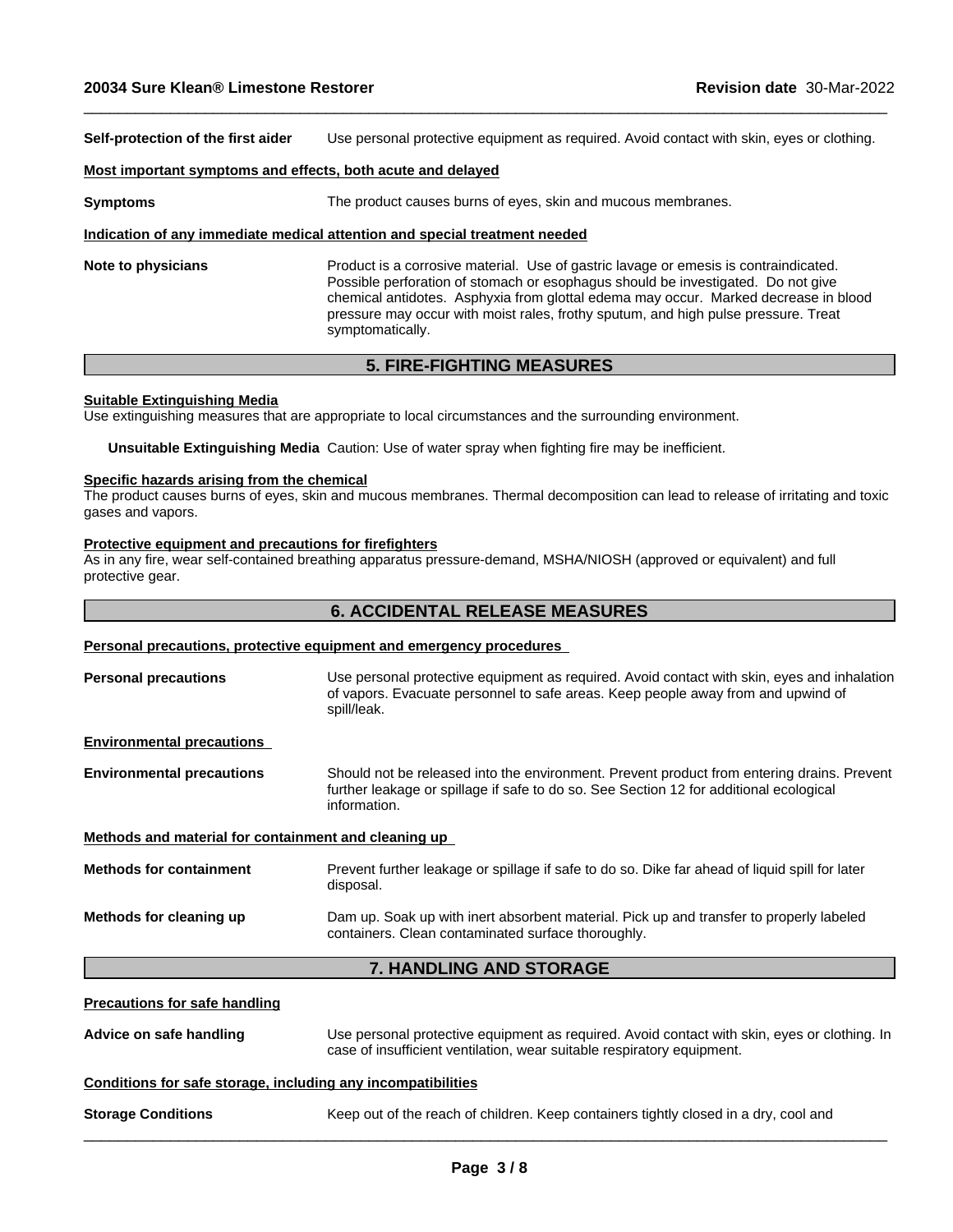well-ventilated place. Keep in properly labeled containers.

 $\_$  ,  $\_$  ,  $\_$  ,  $\_$  ,  $\_$  ,  $\_$  ,  $\_$  ,  $\_$  ,  $\_$  ,  $\_$  ,  $\_$  ,  $\_$  ,  $\_$  ,  $\_$  ,  $\_$  ,  $\_$  ,  $\_$  ,  $\_$  ,  $\_$  ,  $\_$  ,  $\_$  ,  $\_$  ,  $\_$  ,  $\_$  ,  $\_$  ,  $\_$  ,  $\_$  ,  $\_$  ,  $\_$  ,  $\_$  ,  $\_$  ,  $\_$  ,  $\_$  ,  $\_$  ,  $\_$  ,  $\_$  ,  $\_$  ,

**Incompatible materials Bases.** Strong oxidizing agents.

# **8. EXPOSURE CONTROLS/PERSONAL PROTECTION**

# **Control parameters**

| <b>Exposure Guidelines</b> |  |
|----------------------------|--|
|                            |  |

| <b>Chemical name</b>                                                  | <b>ACGIH TLV</b>                                                                  | <b>OSHA PEL</b>                                                                                                                                                                                                                                                                                                                                                              | <b>NIOSH IDLH</b>                                              |  |  |  |  |
|-----------------------------------------------------------------------|-----------------------------------------------------------------------------------|------------------------------------------------------------------------------------------------------------------------------------------------------------------------------------------------------------------------------------------------------------------------------------------------------------------------------------------------------------------------------|----------------------------------------------------------------|--|--|--|--|
| Hydrogen Chloride<br>7647-01-0                                        | Ceiling: 2 ppm                                                                    | (vacated) Ceiling: 5 ppm<br>(vacated) Ceiling: 7 mg/m <sup>3</sup><br>Ceiling: 5 ppm                                                                                                                                                                                                                                                                                         | IDLH: 50 ppm<br>Ceiling: 5 ppm<br>Ceiling: 7 mg/m <sup>3</sup> |  |  |  |  |
|                                                                       |                                                                                   | Ceiling: 7 mg/m <sup>3</sup>                                                                                                                                                                                                                                                                                                                                                 |                                                                |  |  |  |  |
| NIOSH IDLH Immediately Dangerous to Life or Health                    |                                                                                   |                                                                                                                                                                                                                                                                                                                                                                              |                                                                |  |  |  |  |
| <b>Other information</b>                                              | (11th Cir., 1992).                                                                | Vacated limits revoked by the Court of Appeals decision in AFL-CIO v. OSHA, 965 F.2d 962                                                                                                                                                                                                                                                                                     |                                                                |  |  |  |  |
| Appropriate engineering controls                                      |                                                                                   |                                                                                                                                                                                                                                                                                                                                                                              |                                                                |  |  |  |  |
| <b>Engineering Controls</b>                                           | Showers. Eyewash stations.<br>adequate ventilation, especially in confined areas. | Brush on or apply at the lowest practical pressure. Do not atomize during application.<br>Beware of wind drift. Proper work practices and planning should be utilized to avoid contact<br>with workers, passersby, and non-masonry surfaces. Application equipment, scaffolding,<br>swing stages and support systems must be constructed of acid resistant materials. Ensure |                                                                |  |  |  |  |
| Individual protection measures, such as personal protective equipment |                                                                                   |                                                                                                                                                                                                                                                                                                                                                                              |                                                                |  |  |  |  |
| <b>Eye/face protection</b>                                            | Tight sealing safety goggles. Face protection shield.                             |                                                                                                                                                                                                                                                                                                                                                                              |                                                                |  |  |  |  |
| Skin and body protection                                              | Wear protective gloves and protective clothing.                                   |                                                                                                                                                                                                                                                                                                                                                                              |                                                                |  |  |  |  |
| <b>Respiratory protection</b>                                         | provided in accordance with current local regulations.                            | If exposure limits are exceeded or irritation is experienced, NIOSH/MSHA approved<br>respiratory protection should be worn. Positive-pressure supplied air respirators may be<br>required for high airborne contaminant concentrations. Respiratory protection must be                                                                                                       |                                                                |  |  |  |  |
| <b>General Hygiene Considerations</b>                                 | hygiene and safety practice.                                                      | When using do not eat, drink or smoke. Wash contaminated clothing before reuse. Keep<br>away from food, drink and animal feeding stuffs. Handle in accordance with good industrial                                                                                                                                                                                           |                                                                |  |  |  |  |

# **9. PHYSICAL AND CHEMICAL PROPERTIES**

## **Information on basic physical and chemical properties**

| <b>Physical state</b><br>Appearance                    | Liauid<br>clear                                      | Odor                  | Pungent                  |
|--------------------------------------------------------|------------------------------------------------------|-----------------------|--------------------------|
| Color                                                  | Slight amber                                         | <b>Odor threshold</b> | No information available |
| <b>Property</b>                                        | Values                                               | Remarks • Method      |                          |
| pН                                                     | 0.18                                                 | @ 1:6 Dilution        |                          |
| Melting point / freezing point °F                      | $-30 °C /$<br>-22 °F                                 |                       |                          |
| Boiling point / boiling range                          | No information available                             |                       |                          |
| Flash point                                            |                                                      | Not Applicable        |                          |
| <b>Evaporation rate</b>                                | No information available                             |                       |                          |
| Flammability (solid, gas)                              | No information available                             |                       |                          |
| Flammability Limit in Air                              |                                                      |                       |                          |
| Upper flammability limit:<br>Lower flammability limit: | No information available<br>No information available |                       |                          |
|                                                        |                                                      |                       |                          |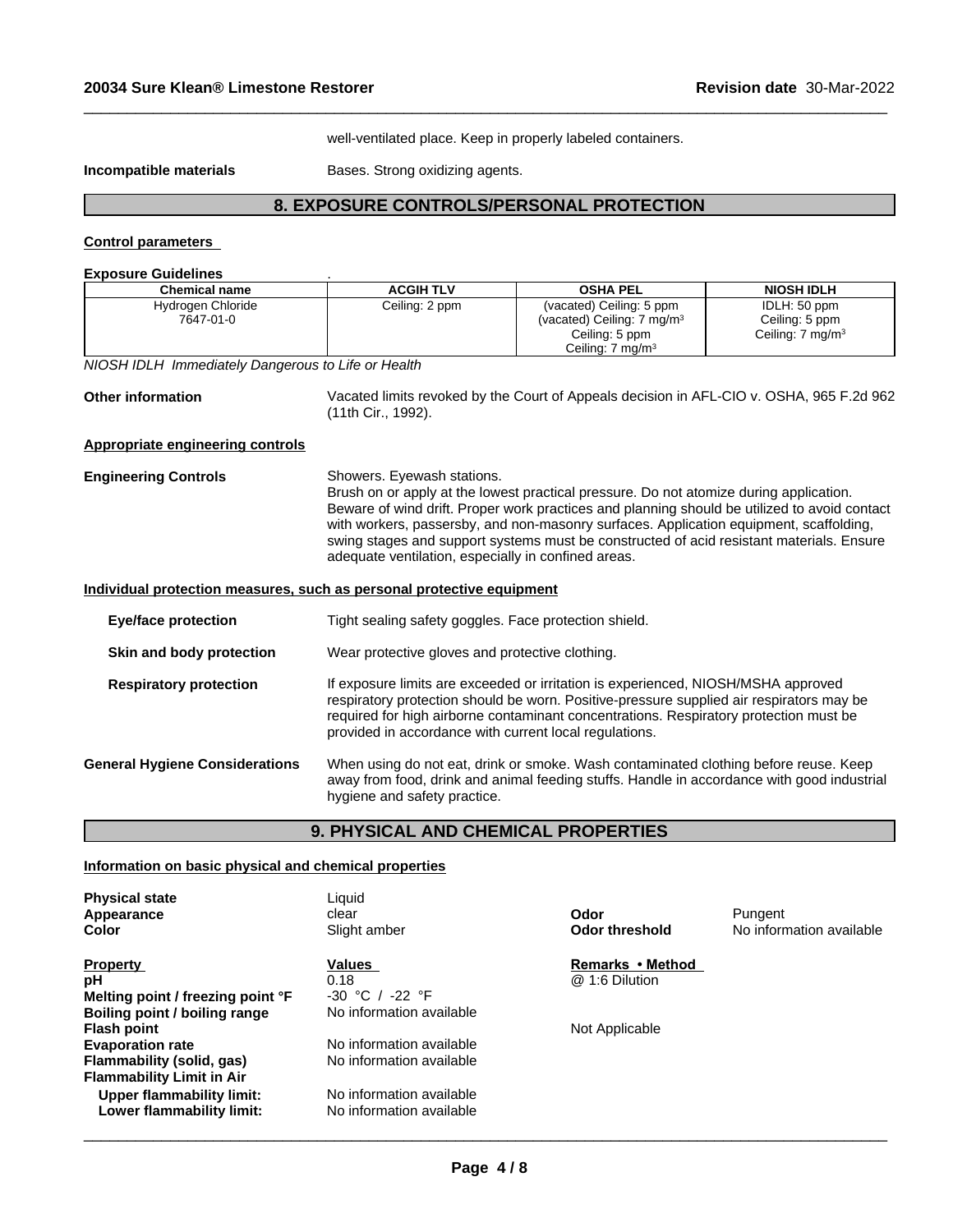**Vapor pressure No information available**<br> **Vapor density No information available Specific gravity**<br>Water solubility **Solubility in other solvents** No information available<br> **Partition coefficient** No information available **Partition coefficient**<br> **Autoignition temperature**<br>
No information available **Autoignition temperature No information available**<br>**Decomposition temperature No information available Decomposition temperature**<br>**Kinematic viscosity Dynamic viscosity** No information available

**No information available**<br>1.14 **completely soluble**<br>No information available **Kinematic viscosity** No information available

# **10. STABILITY AND REACTIVITY**

 $\_$  ,  $\_$  ,  $\_$  ,  $\_$  ,  $\_$  ,  $\_$  ,  $\_$  ,  $\_$  ,  $\_$  ,  $\_$  ,  $\_$  ,  $\_$  ,  $\_$  ,  $\_$  ,  $\_$  ,  $\_$  ,  $\_$  ,  $\_$  ,  $\_$  ,  $\_$  ,  $\_$  ,  $\_$  ,  $\_$  ,  $\_$  ,  $\_$  ,  $\_$  ,  $\_$  ,  $\_$  ,  $\_$  ,  $\_$  ,  $\_$  ,  $\_$  ,  $\_$  ,  $\_$  ,  $\_$  ,  $\_$  ,  $\_$  ,

## **Reactivity**

No data available

## **Chemical stability**

Stable under recommended storage conditions.

## **Possibility of hazardous reactions**

None under normal processing.

# **Conditions to avoid**

Strong bases.

# **Incompatible materials**

Bases. Strong oxidizing agents.

## **Hazardous decomposition products**

Thermal decomposition can lead to release of irritating and toxic gases and vapors.

# **11. TOXICOLOGICAL INFORMATION**

## **Information on likely routes of exposure**

| <b>Product Information</b> | Corrosive                                                               |
|----------------------------|-------------------------------------------------------------------------|
| <b>Inhalation</b>          | Avoid breathing vapors or mists. Harmful by inhalation.                 |
| Eye contact                | Corrosive to the eyes and may cause severe damage including blindness.  |
| <b>Skin Contact</b>        | Corrosive. The product causes burns of eyes, skin and mucous membranes. |
| Ingestion                  | Do not taste or swallow. Can burn mouth, throat, and stomach.           |
|                            |                                                                         |

# **Component Information**

| Chemical name     | LD50/Oral             | LD50/Dermal             | <b>Inhalation LC50</b>              |
|-------------------|-----------------------|-------------------------|-------------------------------------|
| Water             | $> 90$ mL/kg (Rat)    |                         |                                     |
| 7732-18-5         |                       |                         |                                     |
| Hydrogen Chloride | 238 - 277 mg/kg (Rat) | $>$ 5010 mg/kg (Rabbit) | = 1.68 mg/L (Rat) 1 h               |
| 7647-01-0         |                       |                         |                                     |
| Glycolic Acid     | $= 1950$ mg/kg (Rat)  |                         | $= 3.6$ mg/L (Rat) 4 h > 5.2 mg/L ( |
| 79-14-1           |                       |                         | $Rat$ $14h$                         |

# **<u>Symptoms related to the physical, chemical and toxicological characteristics</u>**

**Symptoms** The product causes burns of eyes, skin and mucous membranes.

 $\overline{\phantom{a}}$  ,  $\overline{\phantom{a}}$  ,  $\overline{\phantom{a}}$  ,  $\overline{\phantom{a}}$  ,  $\overline{\phantom{a}}$  ,  $\overline{\phantom{a}}$  ,  $\overline{\phantom{a}}$  ,  $\overline{\phantom{a}}$  ,  $\overline{\phantom{a}}$  ,  $\overline{\phantom{a}}$  ,  $\overline{\phantom{a}}$  ,  $\overline{\phantom{a}}$  ,  $\overline{\phantom{a}}$  ,  $\overline{\phantom{a}}$  ,  $\overline{\phantom{a}}$  ,  $\overline{\phantom{a}}$ 

# **Delayed and immediate effects as well as chronic effects from short and long-term exposure**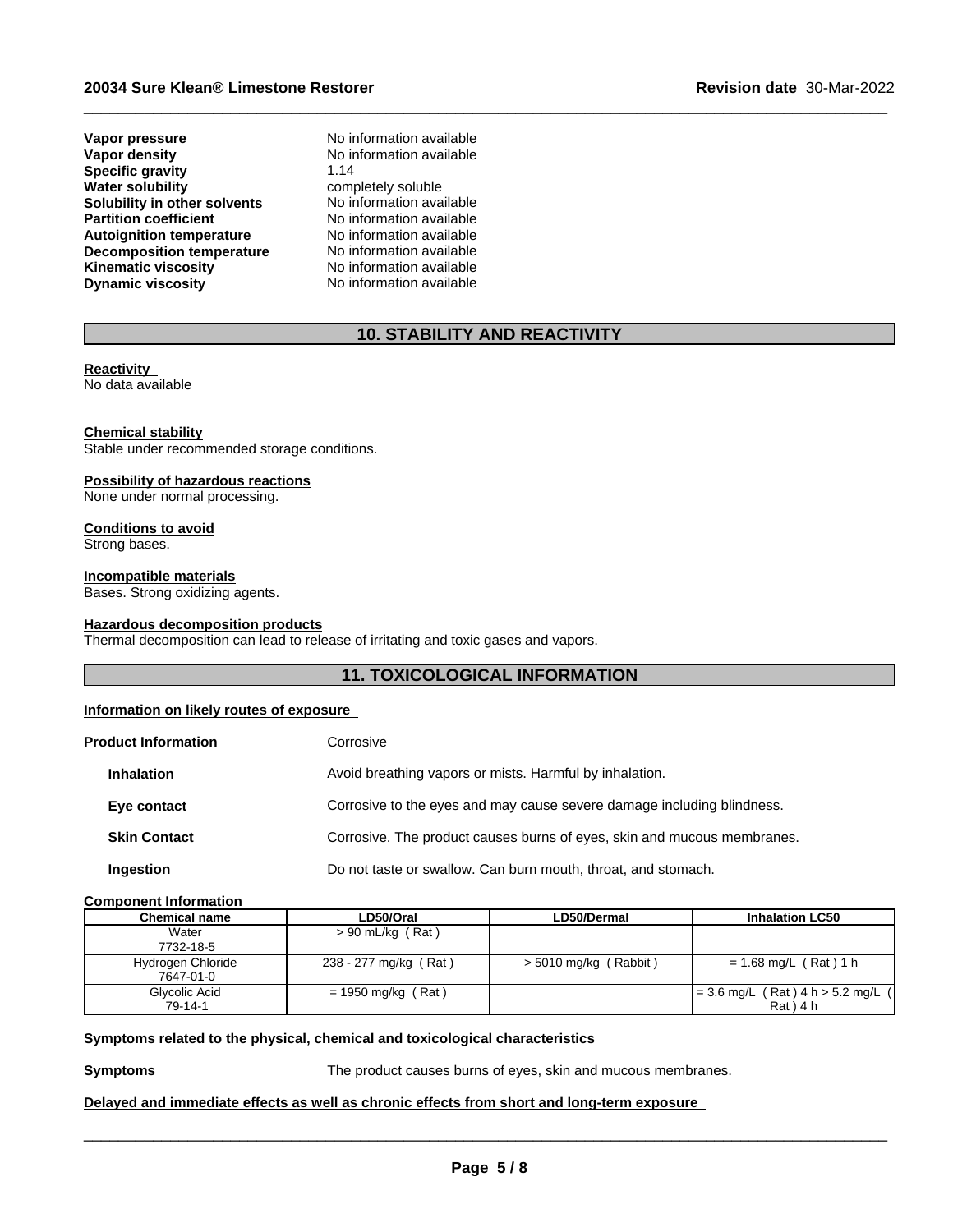| <b>Sensitization</b>                                 | No information available.                                                                                        |                                                                                          |            |             |  |
|------------------------------------------------------|------------------------------------------------------------------------------------------------------------------|------------------------------------------------------------------------------------------|------------|-------------|--|
| <b>Germ cell mutagenicity</b>                        | No information available.                                                                                        |                                                                                          |            |             |  |
| Carcinogenicity                                      |                                                                                                                  | The table below indicates whether each agency has listed any ingredient as a carcinogen. |            |             |  |
| <b>Chemical name</b>                                 | <b>ACGIH</b>                                                                                                     | <b>IARC</b>                                                                              | <b>NTP</b> | <b>OSHA</b> |  |
| Hydrogen Chloride<br>7647-01-0                       |                                                                                                                  | Group 3                                                                                  |            |             |  |
|                                                      | IARC (International Agency for Research on Cancer)<br>Group 3 - Not Classifiable as to Carcinogenicity in Humans |                                                                                          |            |             |  |
| <b>Reproductive toxicity</b>                         | No information available.                                                                                        |                                                                                          |            |             |  |
| <b>STOT - single exposure</b>                        | No information available.                                                                                        |                                                                                          |            |             |  |
| <b>STOT - repeated exposure</b>                      | No information available.                                                                                        |                                                                                          |            |             |  |
| <b>Aspiration hazard</b>                             | No information available.                                                                                        |                                                                                          |            |             |  |
| Numerical measures of toxicity - Product Information |                                                                                                                  |                                                                                          |            |             |  |

 $\_$  ,  $\_$  ,  $\_$  ,  $\_$  ,  $\_$  ,  $\_$  ,  $\_$  ,  $\_$  ,  $\_$  ,  $\_$  ,  $\_$  ,  $\_$  ,  $\_$  ,  $\_$  ,  $\_$  ,  $\_$  ,  $\_$  ,  $\_$  ,  $\_$  ,  $\_$  ,  $\_$  ,  $\_$  ,  $\_$  ,  $\_$  ,  $\_$  ,  $\_$  ,  $\_$  ,  $\_$  ,  $\_$  ,  $\_$  ,  $\_$  ,  $\_$  ,  $\_$  ,  $\_$  ,  $\_$  ,  $\_$  ,  $\_$  ,

**Unknown acute toxicity**

**The following values are calculated based on chapter 3.1 of the GHS document** .

| ATEmix (oral)                        | 2710 mg/kg         |
|--------------------------------------|--------------------|
| <b>ATEmix (dermal)</b>               | 21561 mg/kg        |
| ATEmix (inhalation-gas)              | 2424 ma/l          |
| <b>ATEmix (inhalation-dust/mist)</b> | $0.2 \text{ ma/l}$ |

# **12. ECOLOGICAL INFORMATION**

# **Ecotoxicity**

| <b>Chemical name</b> | Algae/aquatic plants | Fish                          | <b>Toxicity to</b><br>microorganisms | Crustacea |
|----------------------|----------------------|-------------------------------|--------------------------------------|-----------|
| Glycolic Acid        |                      | 5000: 96 h Brachydanio reriol |                                      |           |
| 79-14-1              |                      | mg/L LC50 static              |                                      |           |

## **Persistence and degradability**

No information available.

#### **Bioaccumulation**

No information available.

| <b>Chemical name</b> | $- - -$<br>coefficient<br>п.<br>Partition |
|----------------------|-------------------------------------------|
| Glvcolic Acid        | -<br>.                                    |
| 79<br>`-14∍∖         |                                           |

**Other adverse effects** No information available

# **13. DISPOSAL CONSIDERATIONS**

| Waste treatment methods       |                                                                                                        |
|-------------------------------|--------------------------------------------------------------------------------------------------------|
| <b>Disposal of wastes</b>     | Disposal should be in accordance with applicable regional, national and local laws and<br>regulations. |
| <b>Contaminated packaging</b> | Do not reuse container.                                                                                |
| <b>US EPA Waste Number</b>    | D002                                                                                                   |

# **14. TRANSPORT INFORMATION**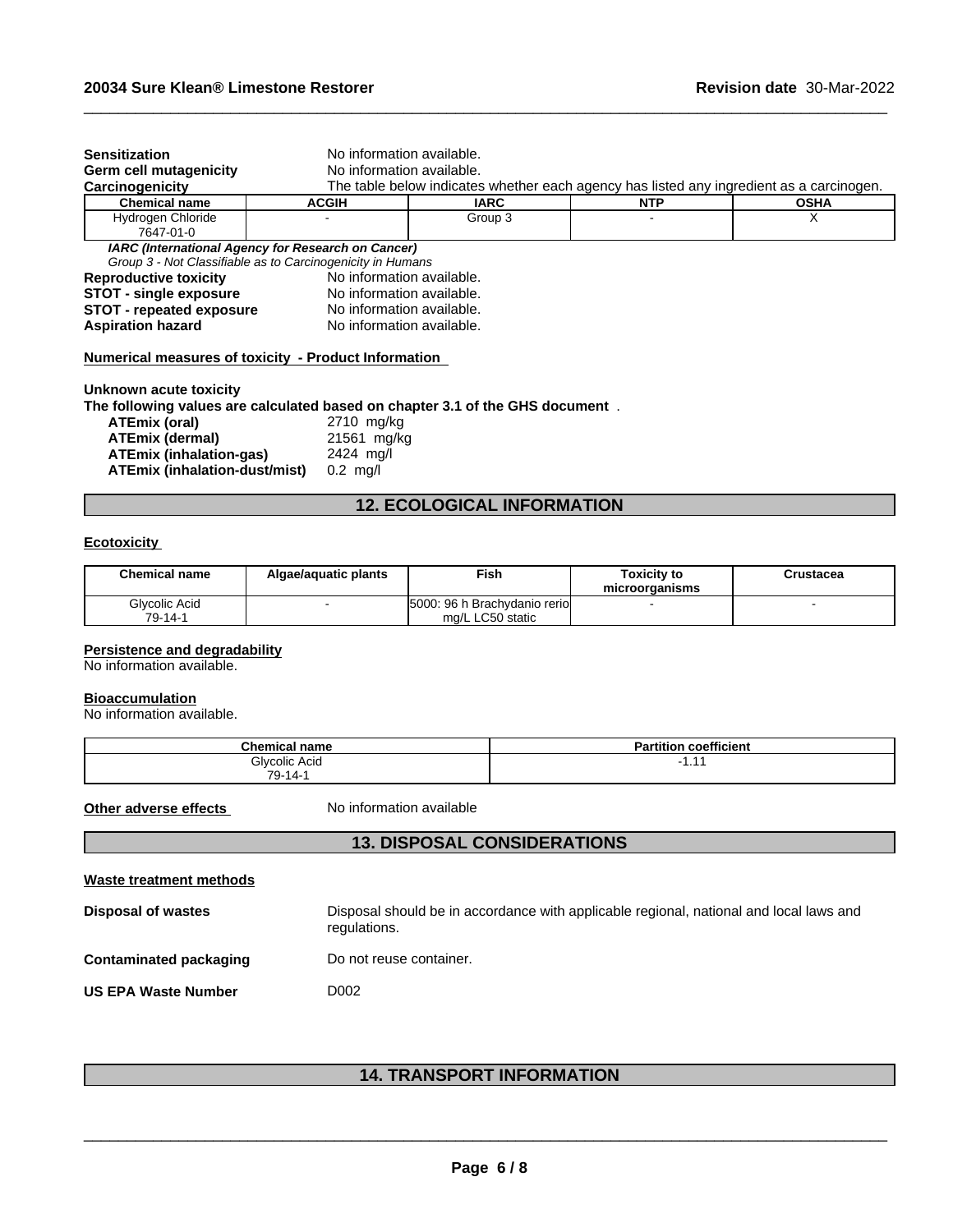| DOT                        | Regulated                                                      |
|----------------------------|----------------------------------------------------------------|
| UN number                  | UN1760                                                         |
| UN proper shipping name    | Corrosive liquid, n.o.s. (Hydrochloric and Hydroxyacetic Acid) |
| Transport hazard class(es) |                                                                |
| Packing group              |                                                                |

# **15. REGULATORY INFORMATION**

 $\_$  ,  $\_$  ,  $\_$  ,  $\_$  ,  $\_$  ,  $\_$  ,  $\_$  ,  $\_$  ,  $\_$  ,  $\_$  ,  $\_$  ,  $\_$  ,  $\_$  ,  $\_$  ,  $\_$  ,  $\_$  ,  $\_$  ,  $\_$  ,  $\_$  ,  $\_$  ,  $\_$  ,  $\_$  ,  $\_$  ,  $\_$  ,  $\_$  ,  $\_$  ,  $\_$  ,  $\_$  ,  $\_$  ,  $\_$  ,  $\_$  ,  $\_$  ,  $\_$  ,  $\_$  ,  $\_$  ,  $\_$  ,  $\_$  ,

**International Inventories DSL/NDSL** 

**Complies**<br>Complies

## **Legend:**

 *TSCA - United States Toxic Substances Control Act Section 8(b) Inventory DSL/NDSL - Canadian Domestic Substances List/Non-Domestic Substances List*

## **US Federal Regulations**

#### **SARA 313**

Section 313 of Title III of the Superfund Amendments and Reauthorization Act of 1986 (SARA). This product contains a chemical or chemicals which are subject to the reporting requirements of the Act and Title 40 of the Code of Federal Regulations, Part 372

| <b>Chemical name</b>                  | CAS No.   | Weight-%  | SARA 313 - Threshold |  |
|---------------------------------------|-----------|-----------|----------------------|--|
|                                       |           |           | Values %             |  |
| Hydrogen Chloride - 7647-01-0         | 7647-01-0 | $10 - 30$ | 1.0                  |  |
| <b>SARA 311/312 Hazard Categories</b> |           |           |                      |  |
| Acute health hazard                   | Yes       |           |                      |  |
| <b>Chronic Health Hazard</b>          | Yes       |           |                      |  |
| <b>Fire hazard</b>                    | No        |           |                      |  |
| Sudden release of pressure hazard     | No        |           |                      |  |
| <b>Reactive Hazard</b>                | No        |           |                      |  |

# **CWA (Clean WaterAct)**

This product contains the following substances which are regulated pollutants pursuant to the Clean Water Act (40 CFR 122.21 and 40 CFR 122.42)

| Chemical name                  | <b>CWA - Reportable</b><br>Quantities | <b>CWA - Toxic Pollutants</b> | <b>CWA - Priority Pollutants</b> | <b>CWA - Hazardous</b><br><b>Substances</b> |
|--------------------------------|---------------------------------------|-------------------------------|----------------------------------|---------------------------------------------|
| Hydrogen Chloride<br>7647-01-0 | 5000 lb                               |                               |                                  |                                             |

#### **CERCLA**

This material, as supplied, contains one or more substances regulated as a hazardous substance under the Comprehensive Environmental Response Compensation and Liability Act (CERCLA) (40 CFR 302)

| <b>Chemical name</b> | <b>Hazardous Substances RQs</b><br>- 40- | .A/SARA RQ<br><b>CERCL</b> | <b>Reportable Quantity (RQ)</b>              |
|----------------------|------------------------------------------|----------------------------|----------------------------------------------|
| Chloride<br>Hvdroaen | FOOO II<br>5000 lb                       | 5000 lb                    | I RQ<br>$5000$ lb final $\sim$<br>RQ         |
| 7647<br>7-01-0       |                                          |                            | <b>RQ</b><br>2270<br>DC.<br>⊧ka final<br>RQ. |

# **US State Regulations**

## **California Proposition 65**

This product does not contain any Proposition 65 chemicals

# **U.S. State Right-to-Know Regulations**

|  | Chemical<br>name | <b>New</b><br>lore<br>. | ша<br>. | anıa |
|--|------------------|-------------------------|---------|------|
|--|------------------|-------------------------|---------|------|